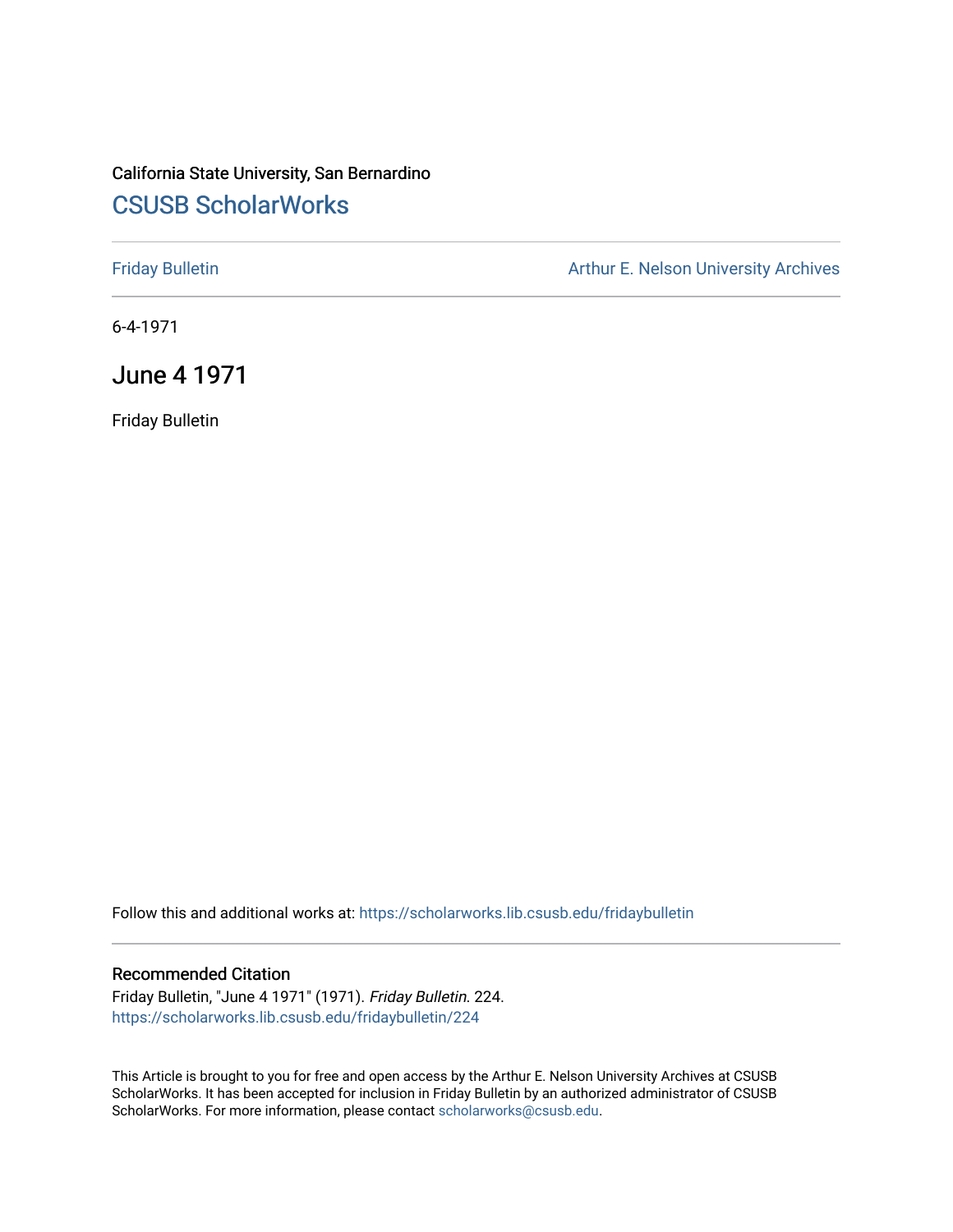## RELEIVED **CALIFORNIA STATE COLLEGE,** June 4, 1971

>1 1

I '' ^9'

**Tfe BULLETIN** 

1971 COMMENCEMENT TO BE HELD SATURDAY, JUNE 12, 8 P.M., IN GYMNASIUM

The BULLETIN EXTREMATORS COMMERCIAL COMMERCIAL COMMERCIAL COMMERCIAL COMMERCIAL COMMERCIAL COMMERCIAL COMMERCIAL COMMERCIAL COMMERCIAL COMMERCIAL COMMERCIAL COMMERCIAL COMMERCIAL COMMERCIAL COMMERCIAL COMMERCIAL COMMERCIAL Commencement exercises for the College's 1971 for the College s 1971<br>
graduating class will for the Grandwick of the Red at 8 p.m.<br>
ollege Gymnasium. This are the property of the second the recep-<br>
s and their<br>
s and their<br>
for the property of the second their<br>
for th be held at 8 p.m.

Saturday, June 12,in the College Gymnasium.

All members of the College Community are invited to the ceremony and the reception honoring the graduates and their guests.

'71 SPRING AND SUMMER HONORS CANDIDATES NAMED

Among the Spring Term graduates the Class of 1971 has three

candidates for Highest Honors: Barbara Schweitzer (Psychology); Joan Senyk (Chemistry) and Hilda Van Landingham (History).

Twenty-one Candidates for Honors include seven psychology majors: Carol Bouldin, Billie Busse, David Charlebois, G. Yavonne Layne, Dale Poteat, Richard Shaul and Neil Winston; three business administration majors, Michael Burke, Shirley Loreman, and Kenneth Simpson; three sociology majors, Tina Coussoulis, Ernest Medina and Joseph Norris. Others include Mary Bermudez (Spanish), Elizabeth Jacobson (math and physics), Charles Martinez (philosophy), Michael McCall (history), Patrick McCombs (math), Joan Neumann (English), Dianna Pelletier (French), and Ronald Sylvia (political science).

Summer, 1971,Honor Candidates are James Yee (political science). Candidate for High Honors; and Honors Candidates Villa Cook (psychology), Dorothy Culver (English),Marilyn Darkens and Susan Kemp (sociology) , Kenneth Edwards (political science), Kenneth Ellsworth (business admin.) and Richard Thompson (history).

**+** 

**\* \* \*** 

SPRING TERM TO The last day of Spring Term classes is June 8. Finals END FRI.,JUNEll begin June 7 (for classes scheduled two hours a day Mon. and Wed.) and continue on June 9, 10, and 11. June 11 is officially the end of the term.

Grades are due in the Records Office from the faculty at 9 a.m., Monday, June 14.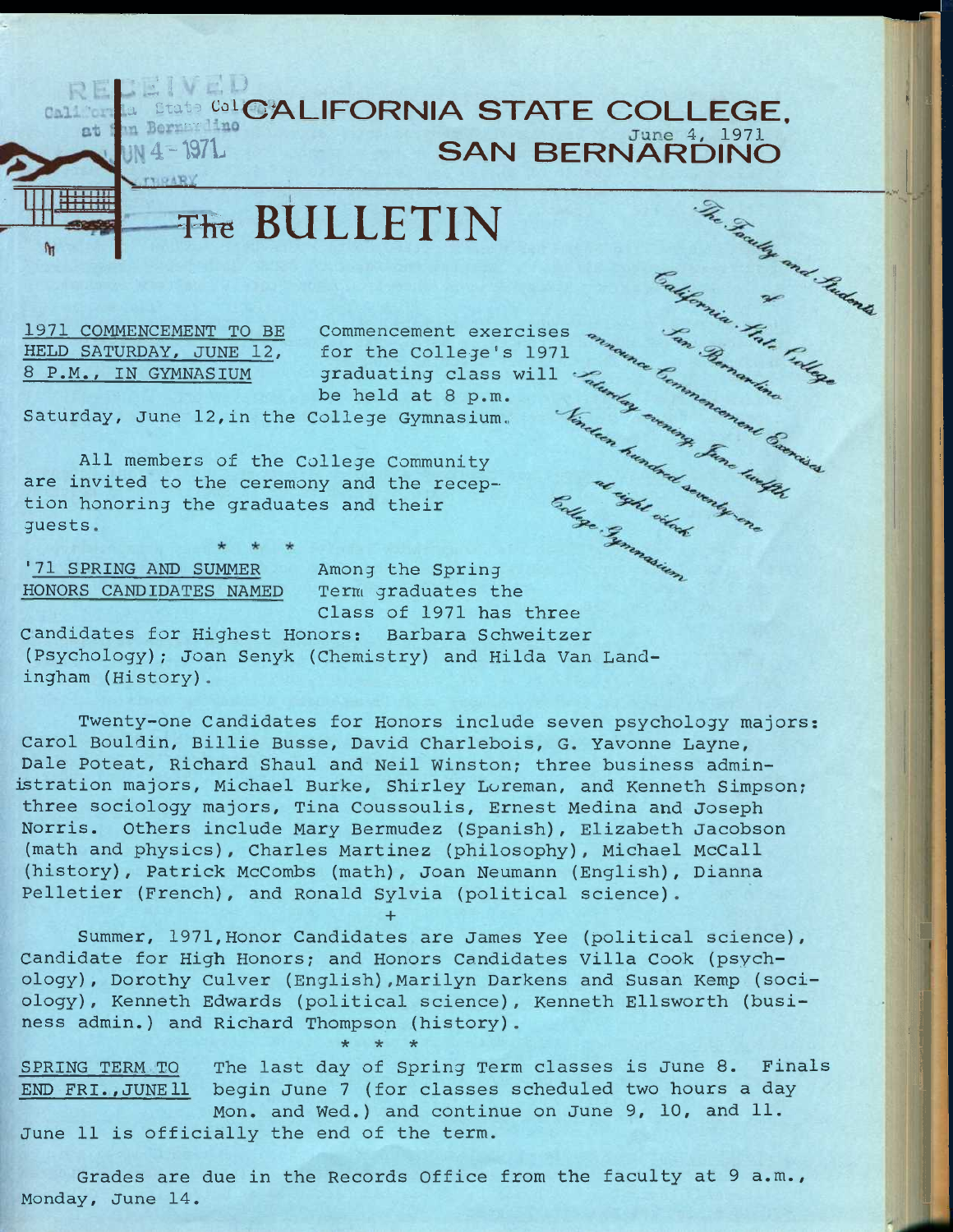SOME GRANTS AND Two philosophy majors have been awarded substantial grants SCHOLARSHIPS, GRAD to begin graduate study in philosophy. Denise Dodson will SCHOOLS ANNOUNCED begin a Ph.D program this fall at Washington U., St. Louis, which selected her for a grant of \$4,300, which consists of

a Reichenbach Fellowship of \$1,850 and full tuition of \$2,450, Charles Martinez has accepted a Graduate Teaching Assistantship of \$2,100 in the Philosophy Dept. at Wichita State U. toward an A.M. degree, **+** 

Physics major Fred Sayle has been admitted to the UCLA Dept. of Astronomy and physics-math major Elizabeth Jacobson who received CSCSB Math Dept. honors, will study at the Dept. of Atmospheric Science at Oregon State U. Masters Program.

**+** 

Math major Alvin Klassen has been accepted at UC, Santa Barbara Graduate School. He received departmental honors in math. Pat McCombs will study underwater demolition in a Naval Officers Training Program.

Yadira Williams (Spanish) has received a full scholarship to UCLA which will carry her through her Master's degree with a possibility of continuing through her doctoral degree.

**+** 

**+** 

Dianna Pelletier (French) has received a scholarship from the Riverside Foundation to continue study at CSCSB to earn a second major in English and a teaching credential.

**+** 

Susan Cromer, (history) who was among those receiving the highest possible score on the LSAT (law school admissions test), has been accepted at Hastings Law School in San Francisco. Another history major, Jerry Bynum will attend graduate school at UC, San Diego.

Political science major Juan Sanchez has been accepted for Officers Training School of the US Marine Corps, Quantico, Va. Ron Sylvia will attend Kent State Graduate School with a full teaching assistantship. Art Jimenez will attend Washington State U. Graduate School at Pullman under a teaching assistantship.

**+** 

Chemistry major Frank Woolard has received an assistantship to San Diego State College under the Master's Program. Joan Senyk, who earned departmental honors in Chemistry, has been awarded an assistantship to attend UC, Riverside, under the Ph.D. program.

**+** 

**+** 

Robert Botts (business administration) will serve as Administrative Assistant to State Senator William Coombs. Kenneth Simpson, Captain in the U.S. Army who attended CSCSB full-time while on duty under an Army training program,will return to Army duty in Germany. Edward Ballantyne will attend USMC Officers Training School. Thomas Ahrens has been accepted for the Bank of California's Management Intern Program. William Souza has been selected for graduate study under the sponsorship of the Auditor General at Norton A.F.B.

**+**  Terry McPherson (music) received teaching assistantship from UC, Riverside, and has been admitted to the UCR graduate school. **+** 

The English Department is sending five graduates to UC, Riverside Grad School: Larry Druker, John Brooks, Patty Ference, Mary McCarthy and Sherri Mathewson. Richard Leeson has been accepted at UC, Irvine Grad School. Gerard Gross, a graduate student from the English Dept., was awarded a full tuition scholarship to pursue a Ph.D. in English at Case Western Reserve U.

**+** 

Psychology majors Earl Young, Dale Poteat, Richard Shaul , Herman Chairez and Fred Scarnati have been accepted to attend Cal State Fullerton's Masters Program in General Psychology, Thomas Haugh has been accepted at University of Colorado, Boulder, for the Master's Program.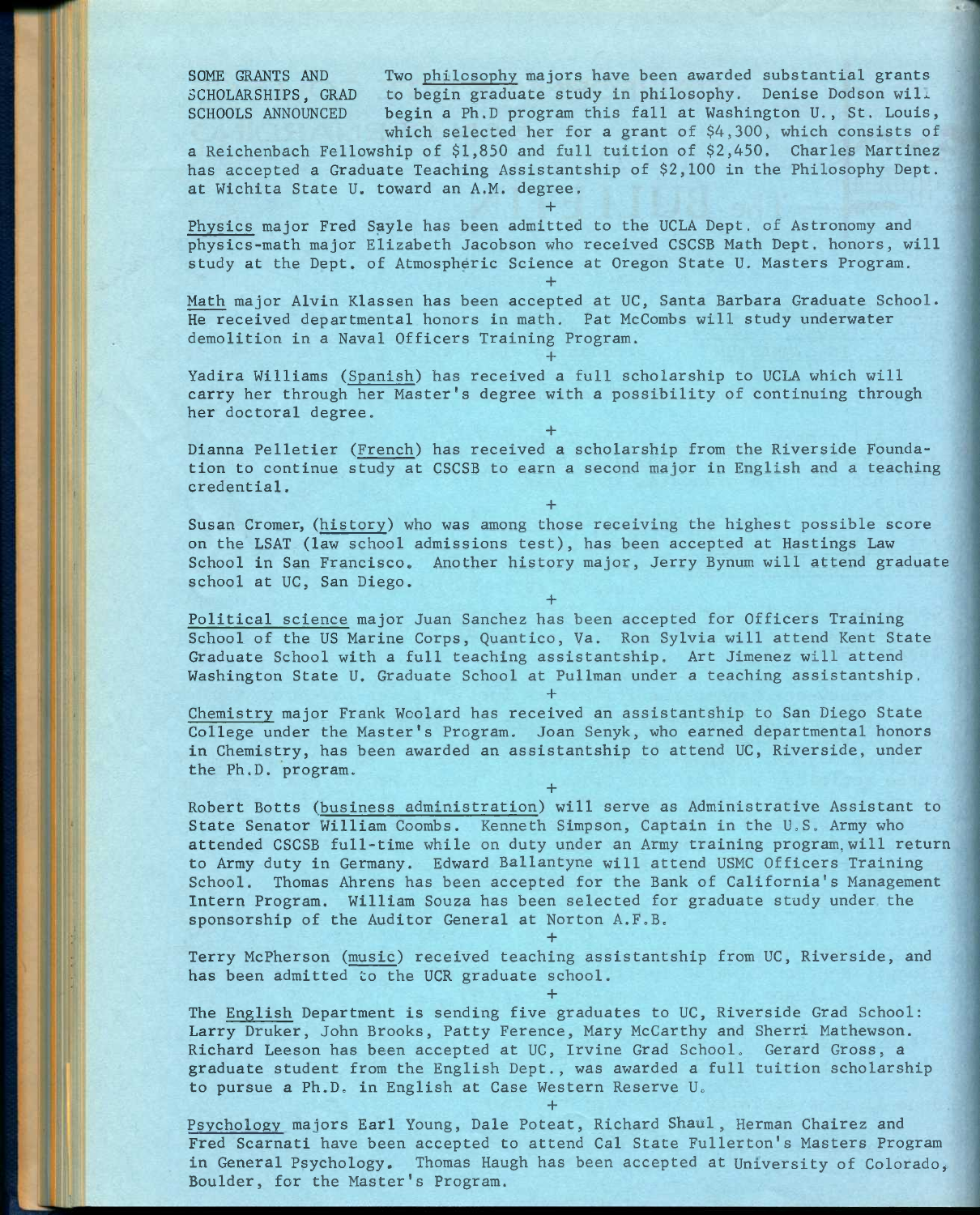TODAY'S EVENTS \*\*\* Free Rock Concert, 10:30 a.m. on The Green.

Harvey Friedman, graduating senior, will direct a play, "Lunchtime," at 12 noon in the Little Theatre.

**+** 

**+** 

Poetry Reading - at 1 p.m. in LC-27. Two well-known poets will read \*\*\*\*\*\*\*\*\*\*\*\*\*\* their poems today. Donald Justice has had two books of poems published by Wesleyan University Press, The bummer Anniversaries (winner of the Lamont Award in 1959) and Night Light published in 1967. He has taught at the State University of Iowa, Syracuse and UC, Irvine. This fall he will return to Iowa as a professor of English.

Charles Wright had a book. The Grave of the Right Hand published by Wesleyan in 1970 and has appeared in many of the leading literary periodicals. He is currently Assistant Professor of English at UC, Irvine.

**+**  ++++++Drug Panel+++++++, 2 p.m. in PS-224 - by California Rehabilitation Center at Patton State Hospital and film, "Last Minute to Choose.

At 7 p.m. in C-117, EOP graduating seniors will be honored at a Banquet. **\* \* \*** 

**+** 

EVENING OF 20TH CENTURY An evening of 20th Century choral music MUSIC HERE SUNDAY, JUNE 6 will be presented Sunday at 8:15 p.m. by the College Chorus and the Choral

 $\overline{3}$ 

Society of CSCSB. Arthur Wenk of the music faculty is directing both choruses in the final program of the school year.

The concert will include works by Stravinsky, Bartok and Britten as well as other selections.

**\* \* \*** 

"WOMAN OF THE YEAR" Theta Psi Omega, women's service organization, TO BE NAMED BY CLUB will name the graduating senior they have chosen as the "Woman of the Year" at their annual banquet next Sunday, June 6. Nominees for the honor are Barbara Schweitzer, Joan Senyk, Yadira Williams, Bernice Gramlich, Elizabeth Jacobson, Dianna Pelletier, Jo-Carol Ropp and Joan Black.  $*$   $*$ NORMAN STEINAKER Norman W. Steinaker, Assistant Professor of Edu-RECEIVES ED. D. cation, received the Doctor of Education Degree in social science education yesterday at Ball State University. Dr. Steinaker's dissertation was on "Political Poetry in Selected British Colonial Newspapers and Its Use as Propaganda: 1765-1776." **\* \* \*** 

PERSONALS - Mr. and Mrs. John Pasek (Sylvia, former secretary, Counseling and Testing) became the parents of their first child, a son, Sean Christen, born yesterday morning, weighing 7 pounds.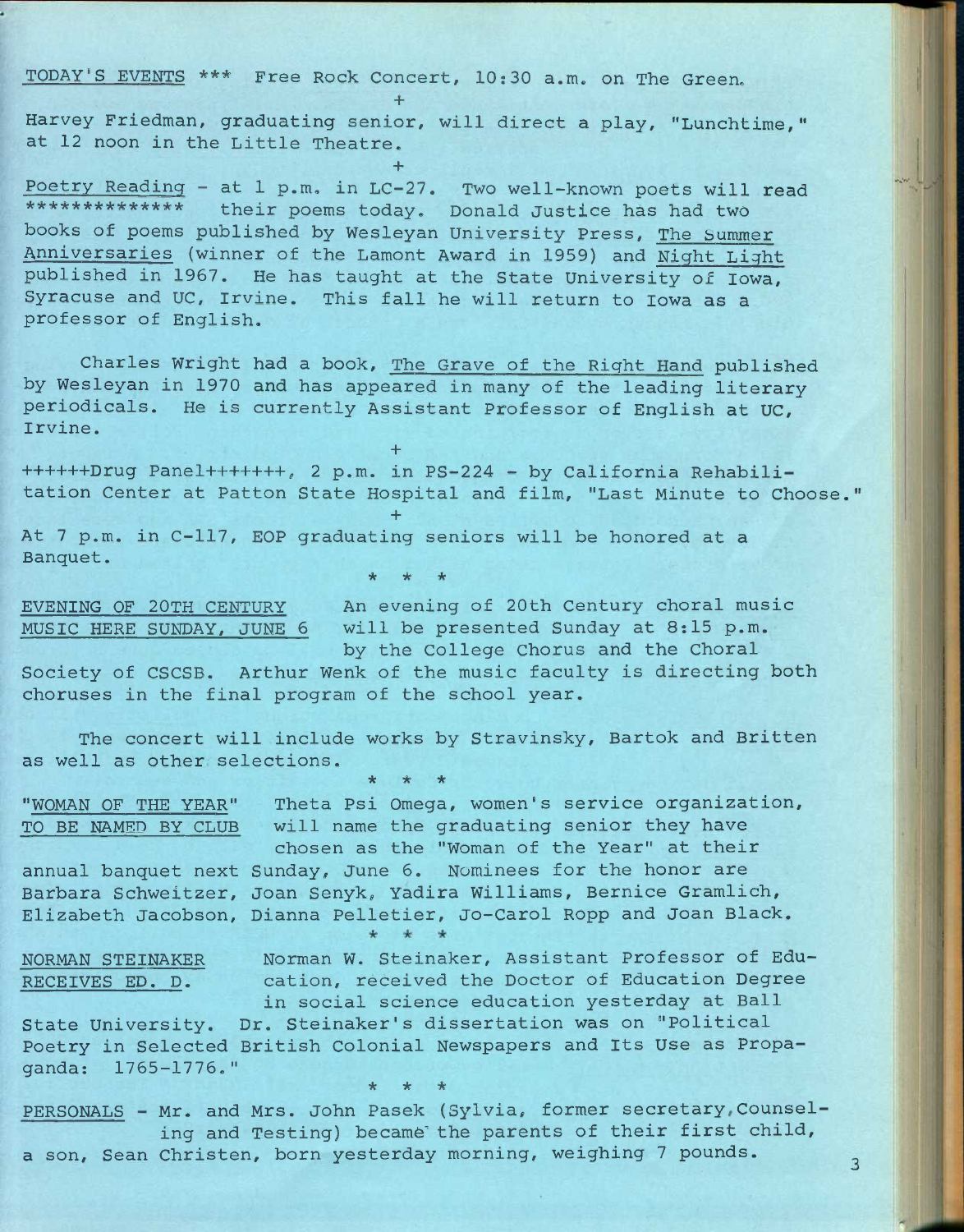"PRICKLY PEAR" Winners of the Prickly Pear writing and photo contest WINNERS NAMED are john lynde and SPIDER, Mr. lynde was awarded \$15 for his prose-poem and SPIDER won \$15 for his photo entries. Next year's Prickly Pear editor will

be Valerie Ayers who will replace Robert E. Hodge, Jr. \* \* \*

EVALUATION GIVEN ON Clifford Paynton (sociology) and Harvey Wichman P.L.E.A.S,.E. PROJECT (psychology) have been engaged in a research and

community service project, P.L.E.A.S.E., and

have recently completed a report on the first year's activity. The \$84,855 project (Parolees and Law Enforcement Assist Students Education) is funded by the California Council of Criminal Justice.

The work of evaluating the project's effectiveness and serving as members of the advisory board is being done by Drs. Paynton and Wichman and Michael Lippitt, a former sociology major at CSCSB. Activities are being coordinated with San Bernardino Police and other law enforcement agencies and the local school district. A report based on the evaluation of questionnaires submitted to 500 junior and senior high school students in San Bernardino revealed some surprises, according to Dr. Paynton. "Kids of their own age were least trusted by a large percentage to give honest and accurate information about drugs. Parents rated higher on this point," stated Dr. Paynton. **\* \* \*** 

GYM CLOSED FOR The Gym will be closed June 9 through June 14 for COMMENCEMENT Commencement. The P.E. Equipment Issue Room, pool and outdoor facilities will be closed June 9 through 11 for a locker clearance and equipment inventory.

•\* \* \*

NO "BULLETIN" Due to Commencement preparations the Bulletin will not NEXT WEEK be published next week. This is the last issue of the 1970-71 academic year. The Bulletin will be published^ throughout the summer to cover College activities and events.

**\* \* \*** 

DRAMA DEPT. PRESENTS The High School Theatre Workshop, attended by HIGH SCHOOL THEATRE 22 schools in the area, will be held tomorrow WORKSHOP TOMORROW on campus. The Drama Department-sponsored event will present performances by Eisenhower, Yucaipa

Cajon, San Bernardino and Pacific high schools. Panelists from Pomona High School and the Theatre Arts Division at UCLA as well as Paulene Myers, theatrical performer, will participate in the workshop. The CSCSB Student Improvisation Group will perform under the guidance of Helene Koon of the English Department.

STUDENT HARPSICHORD The first student harpsichord recital at CSCSB ; RECITAL NEXT MONDAY will be presented next Monday, June 7 at noon, by Rachel Jupe, junior music major. The public is

invited to the program,scheduled in C-104, which will feature Early 18th Century music written especially for harpischord. **\* \* \*** 

**\* \* \***